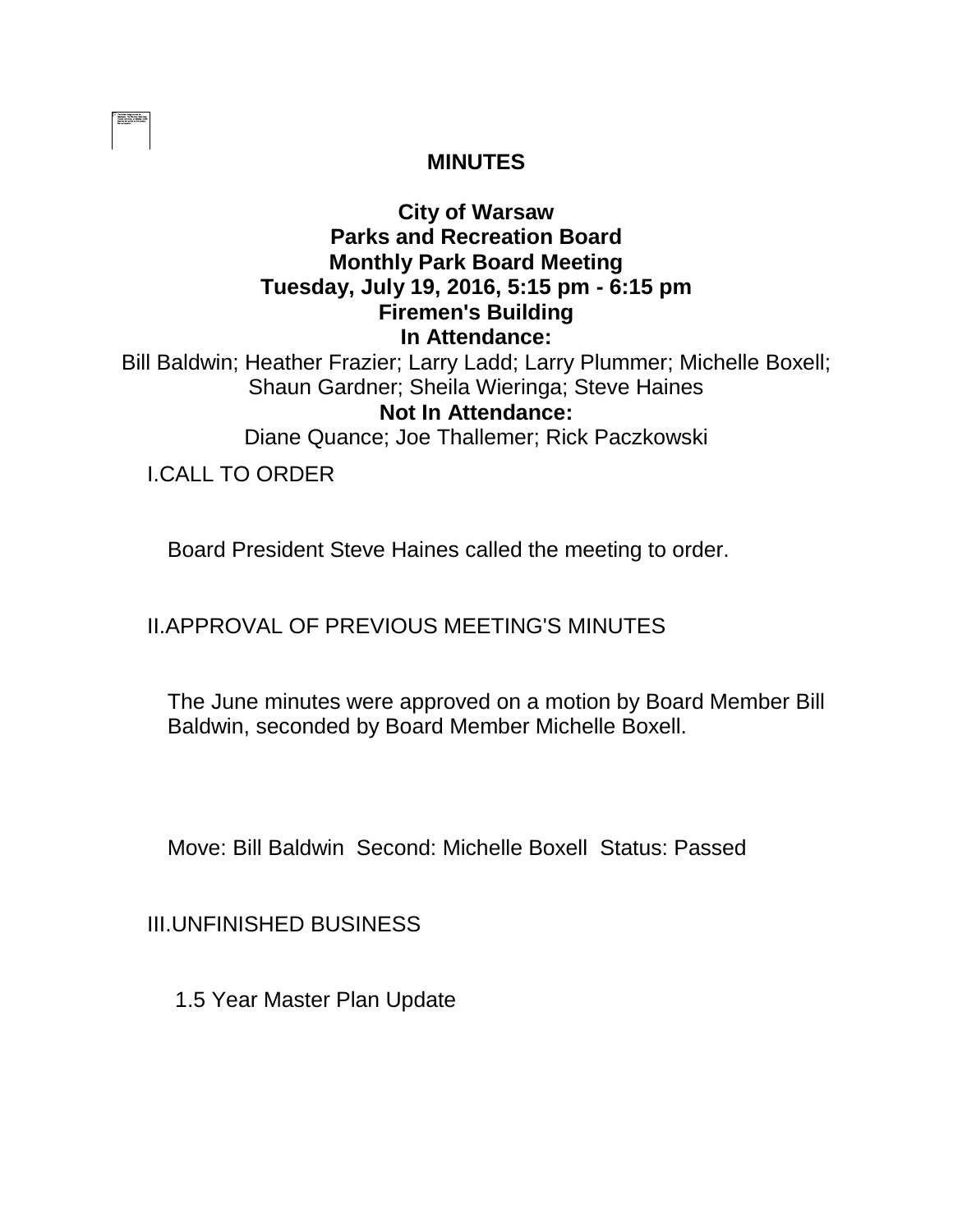Pat Brown from Sitescapes referenced the handout provided earlier to all park board members, advising them of findings of what everyone thought should be either short or long-term goals. These projects can ultimately be changed depending on what everyone thought was appropriate. The park budget was not considered during this poll as this was solely to help both the board and park staff determine projects that should be completed in either a 5 year allotted amount of time or can be held off until after the 5 year mark. This poll can also help the Superintendent plan for future budgets to help incorporate these changes or projects. The next step, is for both Pat Brown and the Superintendent to get together and determine what projects are short-term, or should be completed within the next 5 years, and start to work on a budget as well as incorporate them into the 5 year master plan.

Superintendent Plummer did advise the Board that if we are ultimately chosen as the Stellar Community Designee, some of the projects which were deemed long-term would have to be completed within the next 5 years, so some changes could occur.

#### 2.No Smoking in Parks

President Steve Haines, asked the board to consider and discuss the no smoking ban in Warsaw City Parks. Board Vice President Larry Ladd advised that although he is a non-smoker and does not like to be around cigarette smoke that ultimately being able to enforce an ordinance banning the use of tobacco in City Parks would seem unrealistic. Vice President Ladd advised that possibly adding signage throughout the parks, trails, and near playgrounds could help deter some of those who wish to smoke and could also give individuals in the park a reference to help self-police the issue. Vice President Ladd recommended to the Board that they deny an ordinance against non-smoking in City Parks from being recommended to the Council. Board Member Bill Baldwin seconded the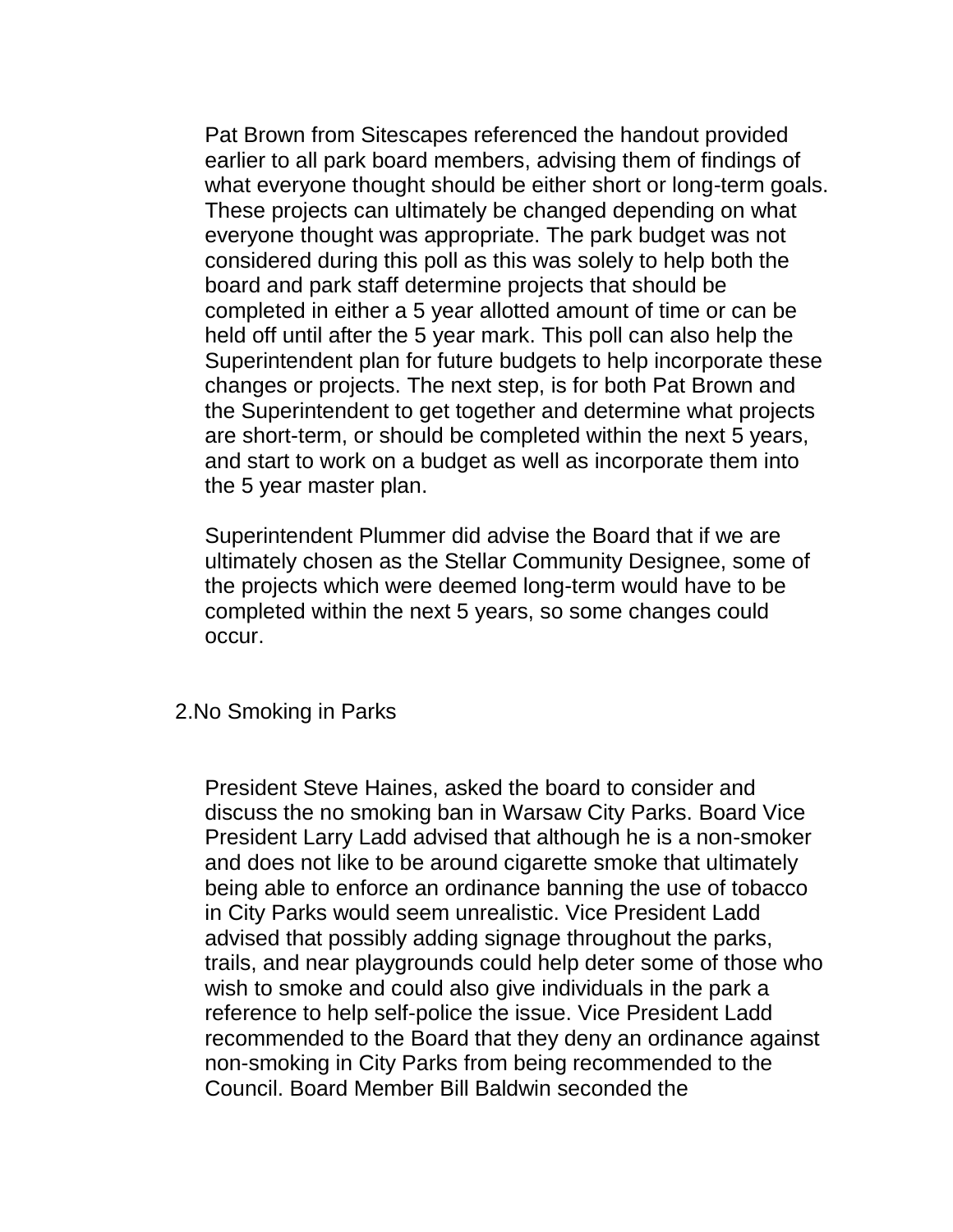recommendation. A vote on Vice President Ladd's motion was put to the board with Vice President Ladd voting yes and Board Members Baldwin and Boxell voting no to the motion. The motion was denied.

Board Member Boxell made a motion to send a recommendation to the City Council banning smoking in the parks. Board Member Baldwin seconded the motion with a vote of 2-1, both Boxell and Baldwin voting in favor and Ladd voting against.

A recommendation will be given to the Council to approve an ordinance banning the use of cigarettes in Warsaw City Parks.

Move: Michelle Boxell Second: Bill Baldwin Status: Passed

### IV.NEW BUSINESS

1.Playground Install Update

Maintenance Director Shaun Gardner informed the Board that the Apollo Fitness Structure was successfully installed at Lucerne park last week and is fully operational. Due to it's sun exposure, Maintenance Director Gardner stated that he is looking at options for shading the equipment so that it reduces the temperature of the equipment during full sun exposure. Also at Lucerene Park, the new playground equipment is being installed and is expected to be fully installed by next week along with having the fiber installation completed as well.

2.Activities Reports

Recreation Director Sheila Wieringa informed the Board that overall park activities attendance is steady and that most